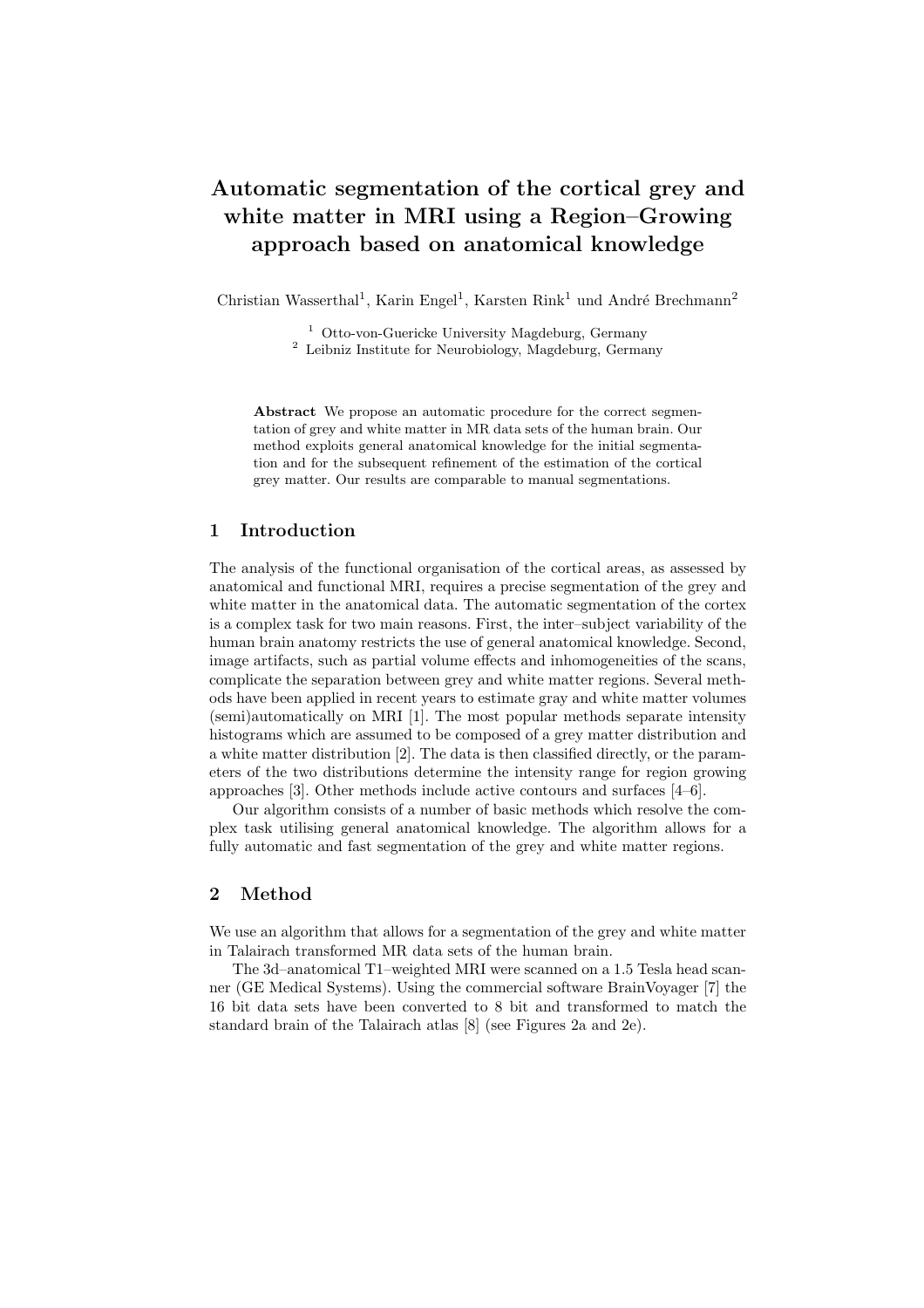Figure 1: Figures 2a and 2e present two sagittal slices from one of the data sets. For a detailed description of the intermediate segmentation results see section 2.



The result of our algorithm is a segmentation in 3D where each voxel  $x$  of the data set is assigned one of four labels. These labels are  $l_W$  for white matter,  $l_G$  for grey matter,  $l_B$  for background and  $l_V$  for ventricles.

A histogram analysis gives an estimate for the mean value of the white matter intensity  $E_W$ , a lower intensity limit for the white matter  $t_W$  and an upper threshold for the cerebrospinal fluid (CSF)  $t_{CSF}$ .

In order to get a histogram that is suitable for computing the parameters for the regions of interest, we only use voxels within an ellipsoid  $\Omega_1$  (see Fig. 2b), whose parameters are derived from the Talairach proportional grid (see Fig. 2a) to give an approximation of the cerebrum.

Then, all voxels x with  $x < t_{CSF}$  are set to  $l_B$ . The CSF in the ventricles gets another label  $l_V$ , because the meaning of the background label does not apply here. Given the Talairach proportional grid, the ventricles can easily be located and labeled using a region–growing (see Fig. 2f). We use two ellipsoids  $\Omega_2$  to approximate the eye regions (see Fig. 2e). The brightest 15% of these areas are set  $l_B$ , i.e. background, to avoid problems in the following step of our algorithm.

From our approximation of the cerebrum,  $\Omega_1$ , in combination with the calculated mean  $E_W$ , a small area within the white matter is automatically assigned as seed voxels for a second region growing process. White matter voxels are now segmented based on intensity and minimum distance to background (see Fig. 2c). More specifically,  $x = l_W$  if  $x > t_W \wedge min{d(x, y = l_B)} \geq 3mm$ . The second criterion is based on anatomical knowledge about the brain, that grey matter has a thickness of  $3 - 5mm$ , even if the data suggest otherwise. This criterion does not apply to the region around the ventricles, where white matter directly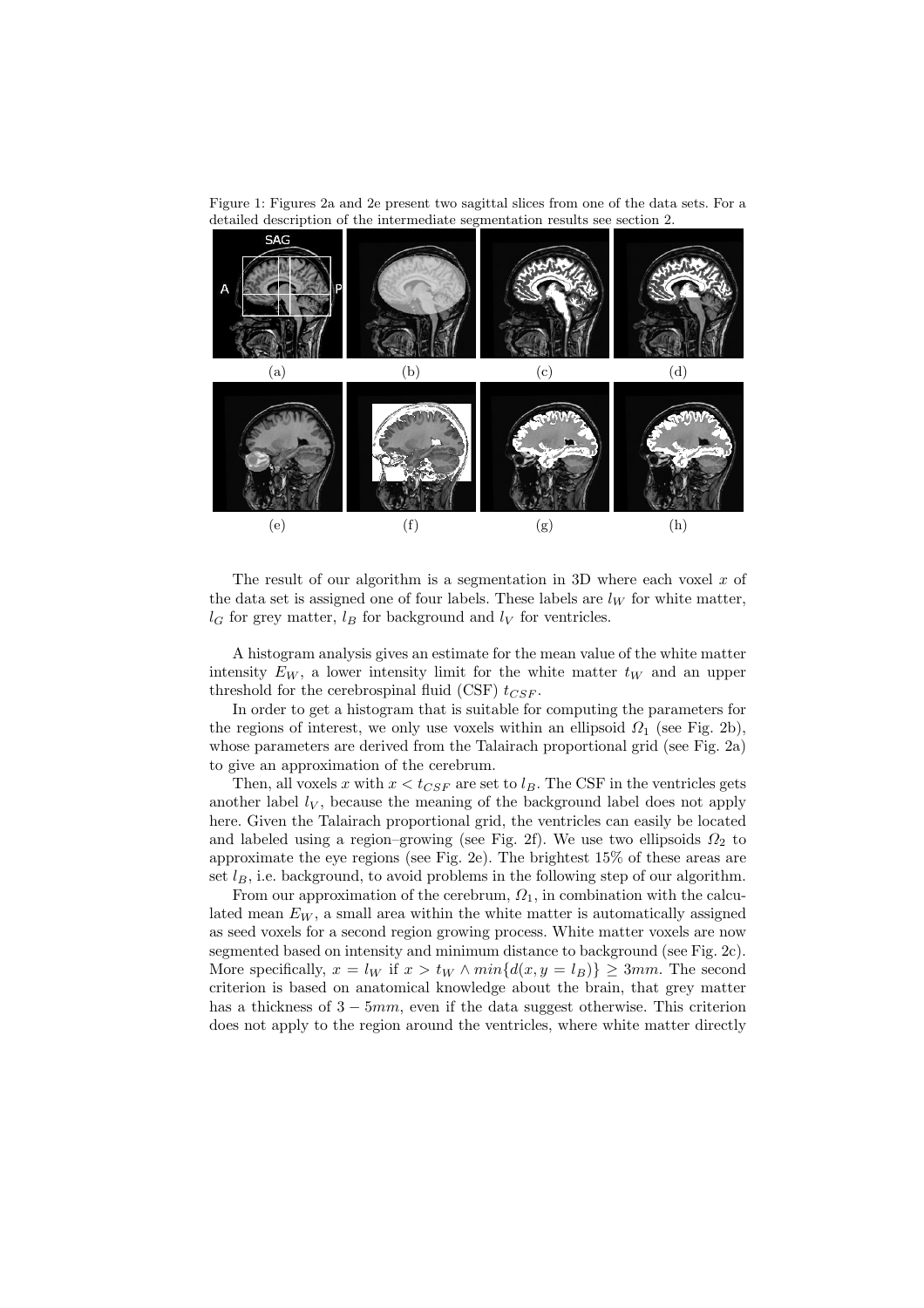borders CSF. Since voxels of this region are assigned the label  $l_V$  instead of  $l_B$ , this poses no problem to our algorithm. The masking of the eyes was necessary because these high intensity regions touch the brain.

Now we apply a flooding algorithm initialised on the bottom-most voxel  $x = l_W$  of the data set, which is in our case always situated in the spinal cord. The algorithm counts in every axial slice i voxels  $x_i = l_W$  connected to the spinal cord and sets every voxel  $x_i = l_B$  if  $\frac{\#x_{i+1}}{\#x_i} < \theta$ . Once the flooding reaches the cerebrum, the number of connected white matter voxels in a slice increases significantly and the algorithm stops. Because of this increase, any threshold  $100 < \theta < 10000$  gives the same result. Note, that this still allows for white matter voxels below the final flood level in other parts of the brain. Using this simple rule we remove all voxels within the spinal cord and the cerebellum and retain a clean segmentation of the white matter (compare Figs. 2c and 2d).

In the next step, any unlabelled voxels x with  $min{d(x, y = l_W)}$  < 6mm are set  $l_G$ , i.e. grey matter (see Fig. 2g). This is a reasonable choice as these voxels have not been labelled as background and are still within the expected range for grey matter. All other still unlabelled voxels are set to  $l_B$ . In a number of postprocessing steps we now reduce the number of misclassified voxels. Via a connected component analysis voxels that represent fat, ventricles or meninges are identified and set to  $l_B$ . By now, we can easily calculate a mean value  $E_G$ from a more reliable set of voxels  $x = l_G$  and can change the label of any  $x = l_W$ with  $|x-E_G| < |x-E_W|$  to  $l_G$  (see Fig. 2h). Finally, all  $x = l_V$  can be set  $l_B$ , so that all voxels that are not grey or white matter are now labelled as background.

#### 3 Results

Five data sets were available for the evaluation. The quality of the data varied with respect to signal–to–noise ratio and grey level inhomogeneities. A gold standard was given in terms of manual segmentations of four transversal example slices per data set. Additional reference segmentations were computed by using the software BrainVoyager [7], which relies on a comparable segmentation approach and is of widespread use in the neuroimaging community. These segmentations were generated independently by one neurobiologist and one trained expert.

Performance and Robustness in Parametrisation. The segmentation using BrainVoyager includes the isolation of the brain by applying standard Talairach masks, as well as a histogram–based grey and white matter classification. The masking is followed by nonlinear smoothing and region growing within the segmented volume. The cortex boundary is then improved using morphological operations [3]. For reasons of comparability to our algorithm, we didn't include the inhomogeneity correction usually performed in BrainVoyager by an expert.

For the segmentation with BrainVoyager user interactions were required in one of the five cases. If parameter values, e.g. the threshold for separating grey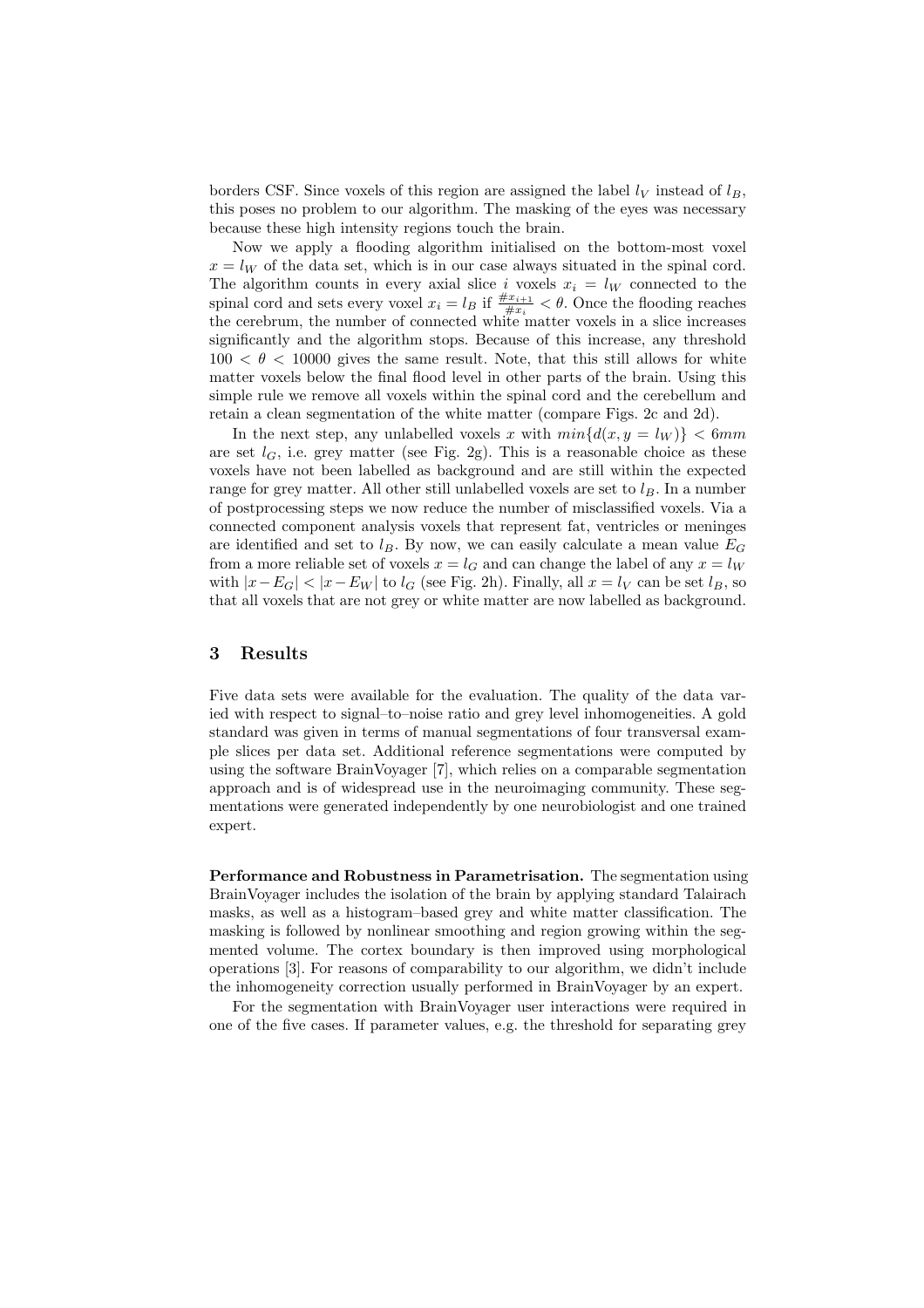Figure 2: Comparison of our algorithm with a BrainVoyager segmentation. Figures 3a and 3b show one representative slice of both segmentation results. In figures 3c-3g two particulary difficult regions from the given slice are selected and compared with a manual segmentation by an expert. Note the visible undersegmentation of the BrainVoyager results in comparison with the other two segmentations. Examples of more data sets and further information are available at http://isgwww.cs.uni-magdeburg.de/bv/rgapplett/.



and white matter, were poorly specified the segmentation failed. Small variations in the parameter values led to significant alterations in the segmentations. The whole segmentation process (without any topological corrections) took the trained user about 300 seconds on a standard PC (3.2 GHz Pentium 4).

Our algorithm is fully automatic and requires no user interaction. In our approach, parametrisation of the different region growing steps is more robust, because it is less data driven but utilises anatomical information, e.g. distance– to–surface priority. In contrast to BrainVoyager, no smoothing for reducing the variation in the grey and white matter signal intensity is needed. Computational time of the whole algorithm on a data set with  $256<sup>3</sup>$  voxels is about 65 seconds. Note, that the postprocessing steps take about 50 seconds, while the large part of the segmentation can be computed very fast due to the simple algorithms.

Assessment of the Segmentation Results. A visual inspection of the segmentation results by another two experts indicate that our segmentations are of high quality even in regions of low contrast, e.g. the occipital lobe (see Fig. 2).

To evaluate the accuracy of our segmentation, we assembled a quantitative analysis based on the slices of the five data sets for which a gold standard was available. Our analysis showed, that the accuracy of our segmentation is compa-